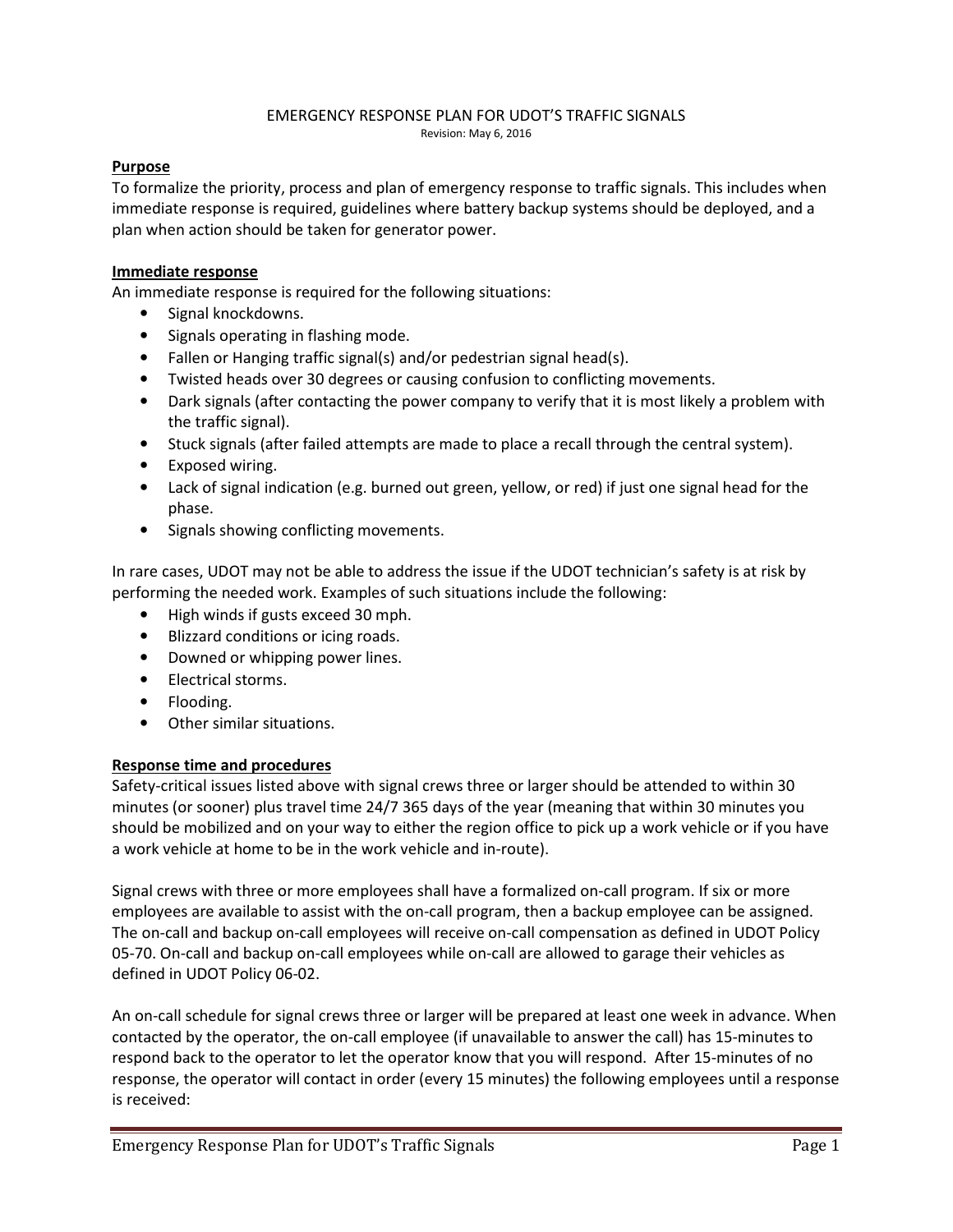- a) Backup on-call employee (if program exists in the region).
- b) Signal supervisor
- c) Signal lead technician
- d) Region signal engineer
- e) Signal operations engineer
- f) Region operations engineer

If the on-call signal employee estimates that it will be more than one hour before they can respond to other critical safety issues, or needs additional support, they should contact the employees listed above in order for assistance.

## Where to deploy uninterruptible power supply/backup system (UPS system)

Due to the high costs of deploying and maintaining UPS systems, the recommendations below are guidance to help prioritize locations for installation. UPS systems will be installed on a case-by-case basis for all locations. For rural areas, the ADT can be reduced by 25%.

- Intersections with railroad preemption or coordinated with flashing-light signal systems (Utah MUTCD 4D.27).
- Freeway interchanges.
- Complex intersections including but not limited to SPUIs, CFIs, DDIs, THrU Turns, Flex Lanes, and Light-Rail.
- Intersections closer than 1000 feet from another intersection with UPS.
- Intersections where the ADT is greater than 40,000 (30,000 rural) for a single corridor.
- Arterials crossing arterials where the ADT is greater than 30,000 (22,000 rural) for a single corridor.
- Intersections with approaches 50 mph or higher with an ADT greater than 20,000 (15,000 rural) for a single corridor.

Other factors can also be considered in prioritizing where to install and maintain UPS systems, such as:

- Intersections with a history of signal malfunctions due to power quality or reliability issues.
- Intersections near fire stations (within 1200 feet).
- Intersections over capacity during peak hours with a heavy directional traffic flow.
- Intersections with split phasing or where the right-of-way assignment is difficult for a four-way stop operation.
- Intersections where CCTV coverage during power outages is important (However, all of the network switches at the intersections along either the primary or secondary channel will also need to have power).
- Intersections with high pedestrian and/or bicycle traffic.
- Intersections where the signal repair response time is excessive.
- Intersections along critical routes to hospitals.

#### When to use generator power

### 1) Power outage expected to be 3 or more hours:

Generators should be deployed to the site to restore stop-go operations at all intersections where power is expected to not be restored within 3 hours. During large power outages, locations will need to be prioritized dependent on the available personnel and generators.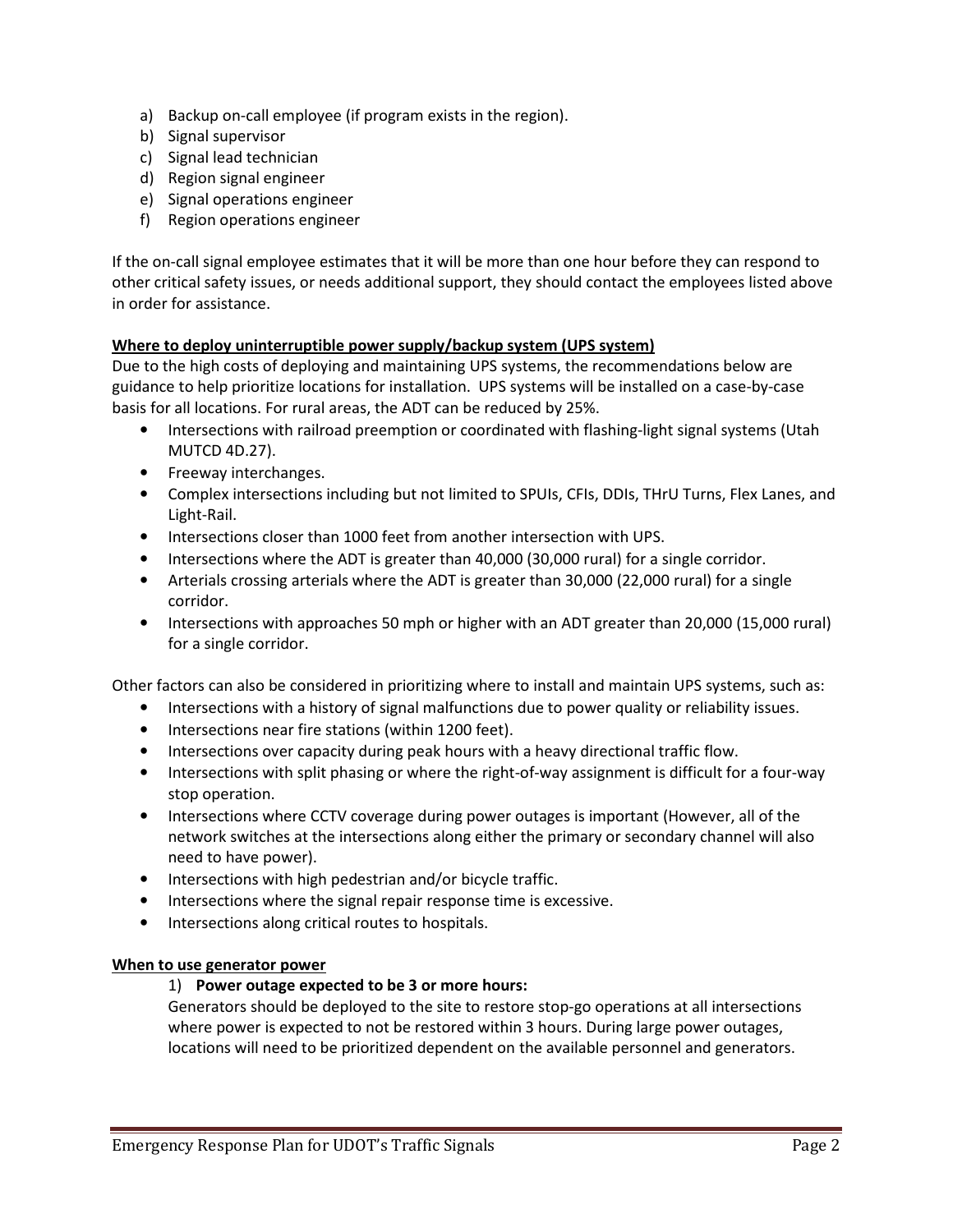During large power outages, place generators at the key locations and proceed down the list as generators are available:

- A) Freeway interchanges.
- B) Complex intersections nearby freeway interchanges.
- C) Other complex intersections as directed by the region signal engineer, signal operations engineer, or region operations engineer.
- D) Other intersections as needed.

#### 2) Power outage expected to be 1 or more hours:

An immediate response (30 minutes or sooner plus travel time) should be made in installing generators at traffic signals to restore stop-go operations for any of the following situations:

- When requested by law enforcement, region signal engineer, signal operations engineer, or region operations engineer.
- Freeway interchanges.
- Complex intersections including but not limited to SPUIs, CFIs, DDIs, ThrU Turns, Flex Lanes.
- During business hours at locations where the cabinet is already equipped with a generator plug and power transfer switch. Response time from available personnel in consideration of the estimated power outage time will need to be considered if an immediate response is justified.

#### Additional support from non-technical personal, particularly maintenance sheds

This section addresses additional support by staging generators at maintenance sheds and utilizing additional personal, if available. A generator plug and transfer switch can be installed on signal cabinets that will allow for a generator to be connected into the signal cabinet, thus providing power to the intersection during emergencies. Some benefits of a generator plug and power transfer switch are that the time to connect a generator to power the intersection is minimized and simplified, and that it can be done by non-technical people, thus leveraging other resources at UDOT, available personnel, particularly the maintenance sheds.

In shortening response time in responding to intersections with no power and in increasing available personnel, it is desired to store generators at maintenance sheds and allow for the maintenance personnel (if available) to assist in deploying generators at dark signals. The shed supervisors will be contacted directly for assistance when needed. Signal cabinets will be retrofitted by shed boundaries. Once most of the signal cabinets in a shed boundary are retrofitted with the generator plug and transfer switch, the Traffic Management Division will conduct an inventory of generators and if needed, purchase additional generators for the respective sheds. After hands on training, the non-technical personal would follow the instructions below.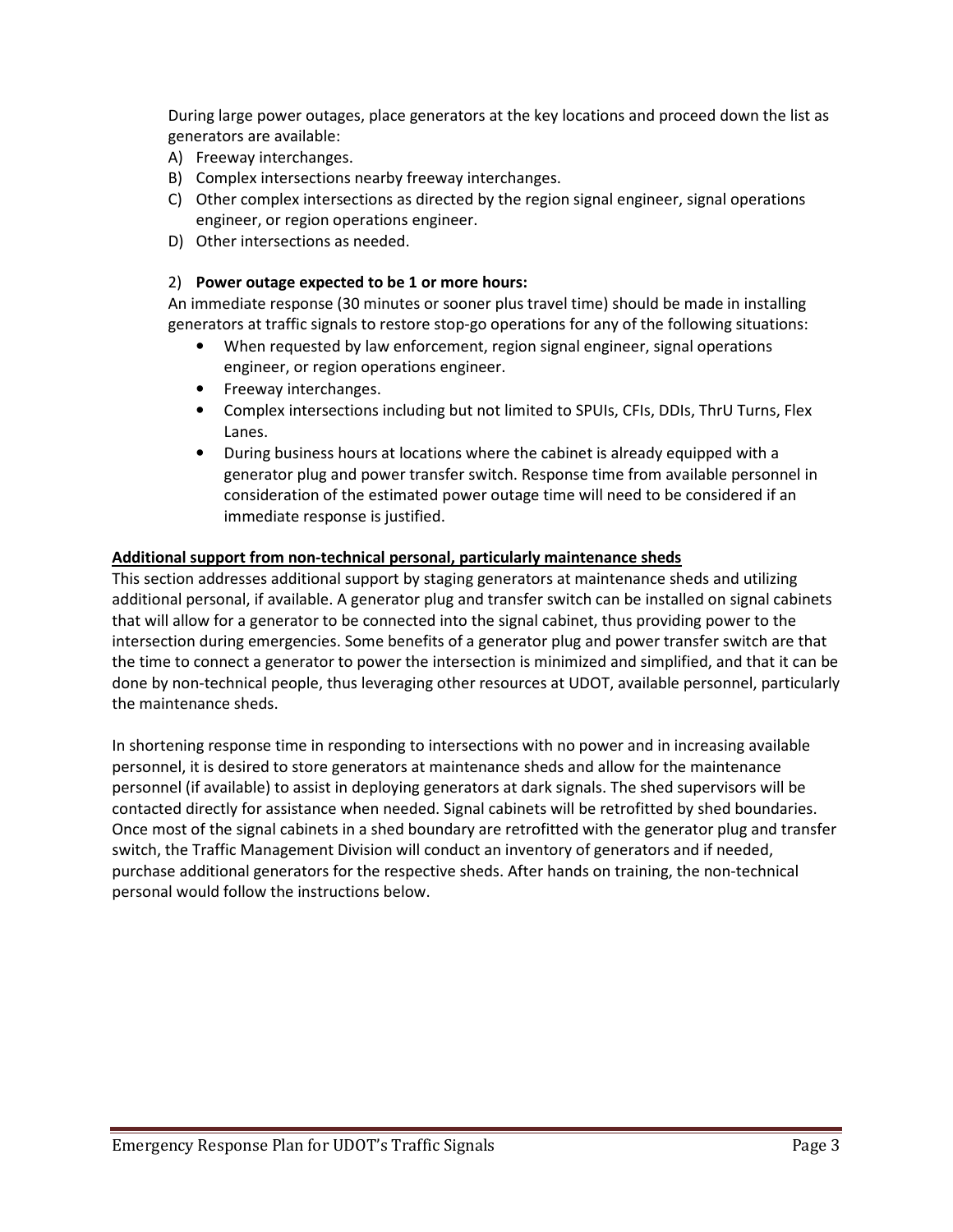| <b>SHED</b> | <b>REGION 1</b>         | # GEN. |
|-------------|-------------------------|--------|
|             | <b>Region 1 Signals</b> | 3      |
| 1432        | <b>Bothwell</b>         | 2      |
| 1436        | Logan                   | 3      |
| 1435        | Wellsville              | 2      |
| 1423        | <b>Brigham City</b>     | 2      |
| 1422        | Ogden                   | 3      |
| 1421        | Clinton                 | 3      |
| 1424        | Clearfield              | 3      |
| 1427        | Centerville             | 3      |
|             | Total:                  | 24     |

| <b>SHED</b> | <b>REGION 2</b> | # GEN. |
|-------------|-----------------|--------|
|             | <b>TOC</b>      | 6      |
| 2430        | Salt Lake       | 3      |
| 2424        | Salt Lake West  | 3      |
| 2425        | Salt Lake East  | 3      |
| 2432        | <b>Murray</b>   | 3      |
| 2433        | Cottonwood      | 3      |
| 2431        | West Jordan     | 3      |
| 2427        | South Valley    | 3      |
| 2423        | Tooele          | 3      |
| 2437        | Kamas           | 2      |
| 2435        | Silver Summit   | 2      |
|             | Total:          | 34     |

| <b>SHED</b> | <b>REGION 3</b>         | # GEN. |
|-------------|-------------------------|--------|
|             | <b>Region 3 Signals</b> | 3      |
| 3423        | Lehi                    | 3      |
| 3428        | Saratoga                | 3      |
| 3427        | Provo/Orem              | 3      |
| 3426        | <b>Spanish Fork</b>     | 3      |
| 3424        | Santaquin               | 2      |
| 3422        | Nephi                   | 2      |
| 3431        | <b>Heber City</b>       | 2      |
| 3434        | <b>Duchesne</b>         | 1      |
| 3435        | Roosevelt               | 2      |
| 3437        | Vernal                  | 3      |
|             | Total:                  | 27     |

| <b>SHED</b> | <b>REGION 4</b>   | # GEN.         |
|-------------|-------------------|----------------|
|             |                   |                |
| 4459        | Wellington        | 3              |
| 4464        | Richfield         | $\overline{2}$ |
| 4479        | Beaver            | 1              |
| 4452        | Monticello        | 1              |
| 4453        | Moab              | 2              |
| 4461        | Mt Pleasant       | 1              |
| 4463        | Salina            | 1              |
| 4476        | <b>Cedar City</b> | 3              |
| 4470A       | Tropic            | 1              |
| 4483        | Delta             | 1              |
| 4473        | Purgatory         | 4              |
| 4472        | Kanab             | $\overline{2}$ |
|             | Total:            | 22             |

## Where to deploy generator plug and power transfer

#### switch

The generator plug and power transfer switch should be installed in existing cabinets at all UDOT intersections as resources allow. The prioritization will occur by shed boundaries.

## INSTRUCTIONS FOR INSTALLING GENERATORS AT SIGNALIZED INTERSECTIONS

Note: Only use generators that are approved for traffic signal use. Approved generators have a UDOT sticker placed on the generator stating approval. Using the wrong generator can severely damage the electrical equipment in the signal cabinet and at the intersection, causing thousands of dollars of damage.

## Instructions on deploying generators at intersections with plug and power transfer switch

1. Fill generator tank full of gasoline.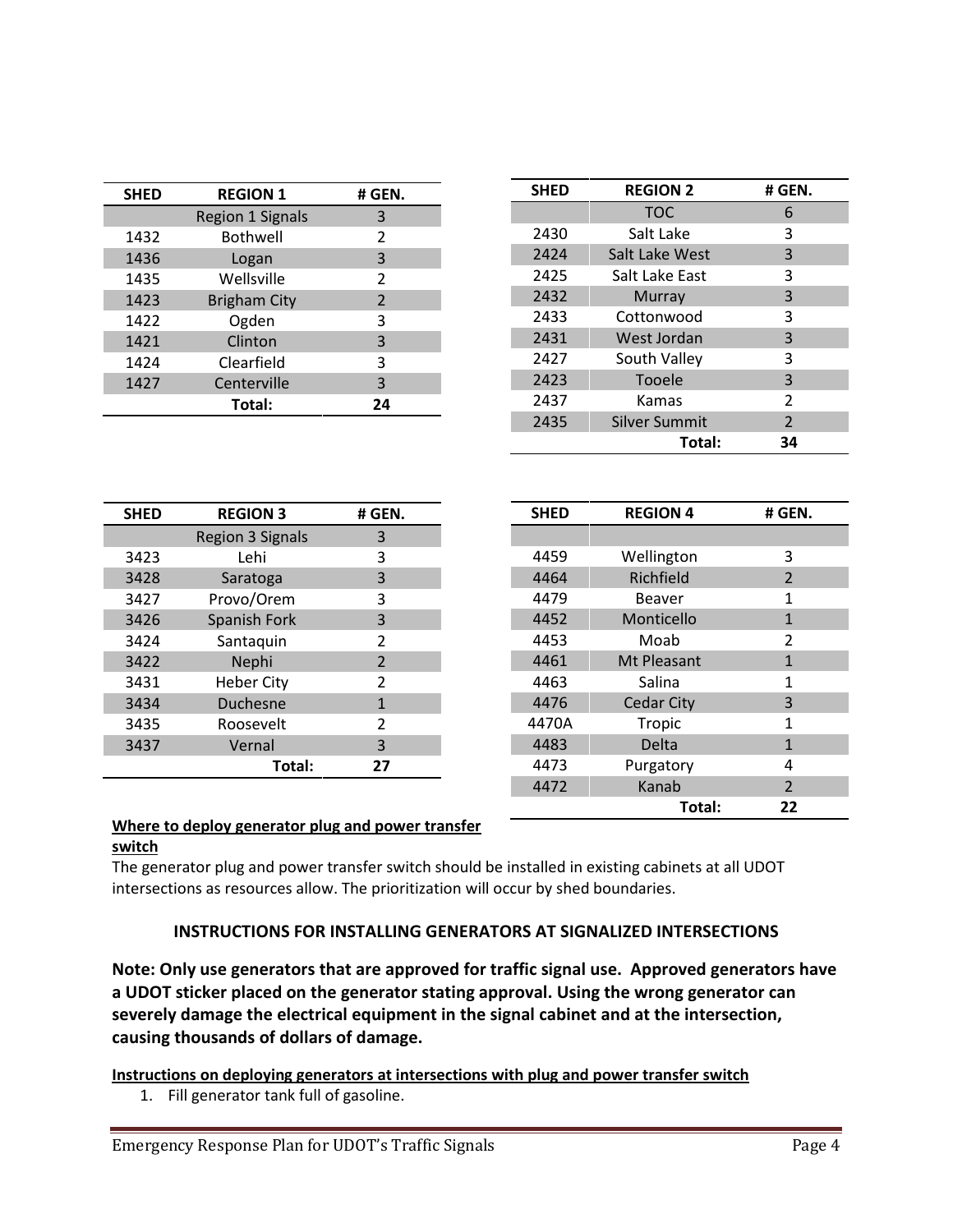- 2. Secure generator to the ring on cabinet foundation with cable and lock provided. If a ring is not present, secure generator to nearby pole.
- 3. Plug the extension cord into the generator and flanged inlet (plug) on the signal cabinet.
- 4. Start the generator and allow it to run until the engine is running smoothly.
- 5. Open the police panel door of the signal cabinet using the skeleton key provided. Turn the toggle switch from Utility to Generator.
- 6. Power should be restored to the intersection. Verify that signal heads are on and not in flash.
- 7. Call the TOC at 801-887-3700 to report that intersection is fully operating on generator power.
- 8. Refuel generator approximately every 5-6 hours (if using 2000 watt generator with 1 gallon tank). If using a Generac generator, the "time remaining" display will give a good indication when to refuel.

## Instructions if intersection does NOT come out of flash mode or traffic signal still dark after power has been restored.

- 1. Call the Region Traffic Signal Supervisor before you open the signal cabinet door so they can help guide you through the process (R1: Dave Townsend – 801-940-0485; R2: Dave Mount – 801-330-4446; R3: Grant Jackson – 801-830-9546; R4: Graig Ogden - 435-201-4465 or Lee Thompson – 435-590-9976).
- 2. Using the #2 key provided, open the main signal cabinet door.
- 3. Check to see if the main breaker in the cabinet (on right side) is tripped. Reset breaker.
- 4. On the inside door top left is a toggle switch that says, "Cont Equip On". Turn this off for 5 seconds and then back on. Wait 30 seconds for signal to come out of flash.
- 5. If still in flash, power cabinet back down again by turning off the "Cont Equip On" switch. After 4 seconds of powering back on the switch, push the "reset" button on the SmartMonitor or MMU (electronic equipment next to the signal controller on the right).
- 6. If it still does not come out of flash, please call the TOC at 801-887-3700 or the Region Traffic Signal Supervisor.

## Removal of generator from intersection

When utility power is restored to the intersection, please do the following:

- 1. Verify that utility power is back at the intersection.
	- a. If nighttime, the street lighting luminaries will be eliminated and nearby businesses/homes will appear to have lights on.
	- b. If daytime, observe the readout on the digital power pedestal. If on, the utility power is present.
- 2. Open the police panel door of the signal cabinet using the skeleton key provided. Turn the toggle switch from Generator back to Utility.
- 3. Remove the generator.
- 4. Remove the fuel or use a fuel stabilizer when storing the generator.
- 5. Call the TOC at 801-887-3700 to report that the generator has been removed from the intersection and that utility power has been restored.